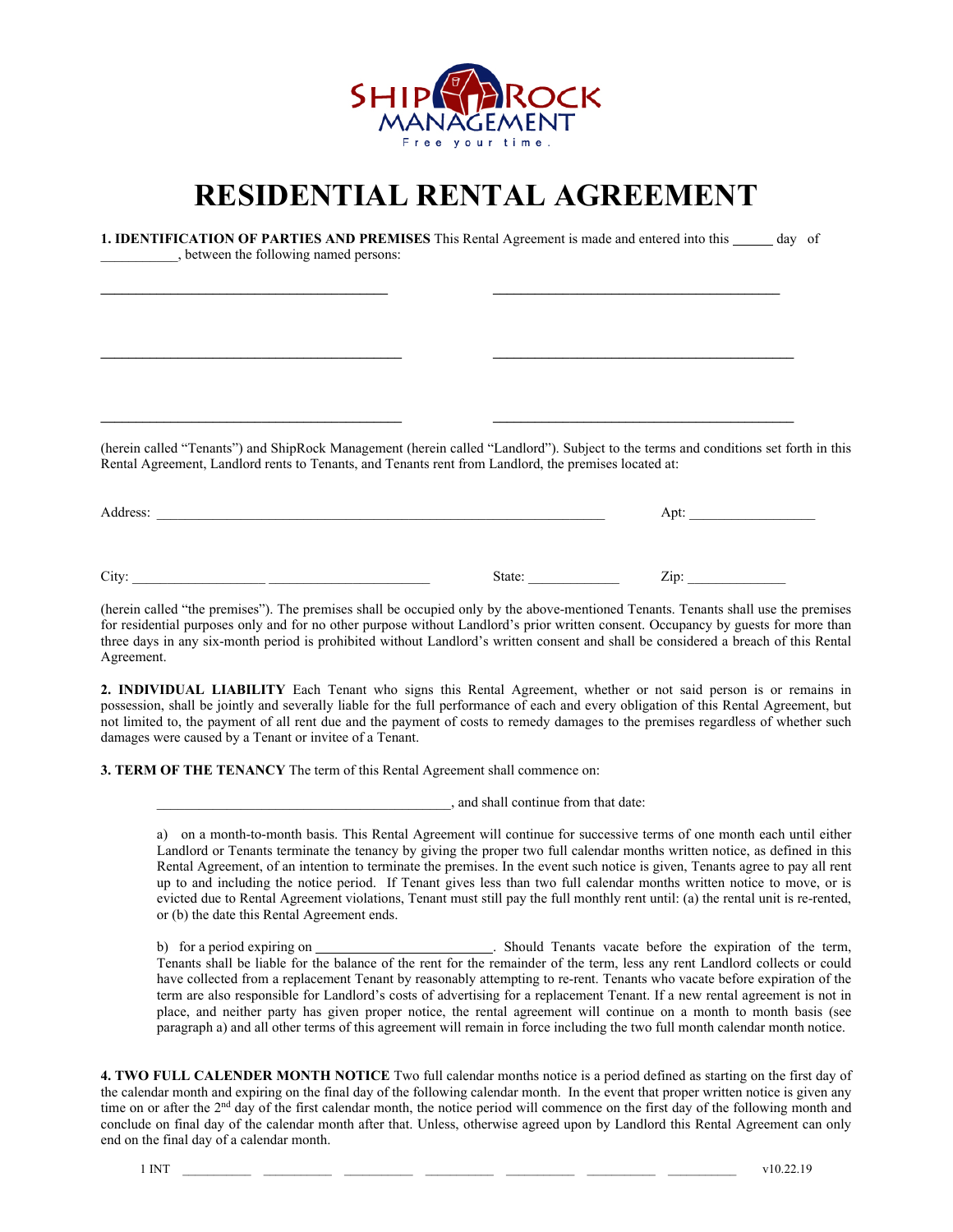*Example: If Tenant gives proper written notice to Landlord on April 15<sup>th</sup>, the notice period would begin on May 1<sup>st</sup> and end on June* 30th. If the Tenant gives proper written notice to Landlord on May 1<sup>st</sup>, the notice period would begin on May 1<sup>st</sup> and end on June *30th.* 

**5. SHOWINGS** Tenants agree to allow the landlord to show the property. Tenants also agree to keep the house/unit in "clean" condition for showings. Landlord will notify residents of showings the business day before the showing occurs. Landlord may leave a voice mail or send a text message as notification. Although, Landlord will try their hardest to give tenants a full 24-hour notice, Tenants agree to be flexible in working with Landlord to schedule showings.

**6. LEASE END TIME** Tenants agree to have all personal belongings out of the unit and all keys returned to Landlord by 11:59am on the final day of the lease period. Tenants not returning keys at the end of the lease period will be liable for the cost of changing the locks. In the event that one or more of the Tenants has not vacated the premises at the time of lease end, a hold over fee of \$100 per tenant per day will be charged.

**7. PAYMENT OF RENT** Tenants shall pay Landlord rent in the amount of \$ for the term of this lease. Rent payments shall be payable in equal monthly increments in the amount of \$\_\_\_\_, and due on the first day of the month. If that day falls on a weekend or legal holiday, the rent is due on the next business day. Rent shall be paid by online payment only through Landlords web site. Tenants further acknowledge that the rent payment corresponds with lease term and tenants will not receive a prorated rent credit for the days not inside of this lease term. In the event of a month to month rental agreement the monthly rent charge will be the same as listed above.

**8. LATE CHARGES AND RETURNED CHECKS** If rent is paid after 11:59 pm on the fourth day of the month, there will be a late charge of \$25.00 assessed. If rent is paid after  $11:59$  pm on the  $9<sup>th</sup>$  day of the month the late fee will increase to \$50.00. In the case where unrelated Tenants are joint parties on one Rental Agreement, each Tenant is viewed as an independent party as it relates to this paragraph only. Therefore, each Tenant can and will be charged an individual and separate late fee. The late fee will not to exceed 8% of each tenant's portion of rent.

*Example: If all of the Tenants in a five bedroom house pay their rent on time except for one Tenant who paid their rent on the 10<sup>th</sup> day, that individual who paid late would be assessed a \$50.00 late fee.* 

If any payment given by Tenants to Landlord for the payment of rent or for any other sum due under this Rental Agreement is returned for insufficient funds, a "stop payment" or any other reason, Tenants shall pay Landlord a returned check charge of \$30.00 plus late fees as stated in paragraph eight.

**9. FAILURE TO PAY** As required by law, Tenants are hereby notified that a negative credit report reflecting on Tenants' credit history may be submitted to a credit reporting agency if Tenants fail to fulfill the terms of their credit obligations, such as their financial obligations under the terms of this Rental Agreement.

Tenant acknowledges that the receipt and acceptance by Landlord of partial rent payments from Tenant, defined as any amount less than the full amount due and owing under the terms the Rental Agreement between the parties, does NOT constitute a waiver of Landlord's right to proceed against Tenant for breach of said Rental Agreement, including, but not limited to, the right to proceed with eviction proceedings and to obtain a money judgment against Tenant for the remaining rents owed as allowed under the terms of the Rental Agreement.

**10. RE-RENT** If the rental unit is vacated prematurely and must be re-rented for less than the rent due under this Rental Agreement, Tenant will be responsible for the difference until the date this Rental Agreement ends.

## **11. SECURITY DEPOSIT** Before the commencement of this Rental Agreement, Tenants shall pay Landlord

as a security deposit. Landlord may use there from such amounts as are reasonably necessary to remedy Tenants' default in the payment of rent or incurred fees, unpaid utility bills, repair damages to the premises exclusive of ordinary wear and tear, and to clean the premises if necessary. Landlord shall refund Tenants the balance of the security deposit after such deductions within twenty-one (21) days after the expiration of this Rental Agreement. If deductions have been made, Landlord shall provide Tenants with an itemized account of each deduction including the reasons for and the dollar amount of each deduction. If the total amount deducted from the security deposit exceeds the amount of the original security deposit, the balance owing will be billed to the Tenant.

**\*\*SECURITY DEPOSIT RETURN\*\*** The security deposit will be returned to the Tenant within twenty-one (21) days after the completion of the Rental Agreement. For a full security deposit return, premise must be left as it was found. Absolutely all items (including all garbage) must be removed from property; premise must be thoroughly clean, with no damage, and a zero balance.

**12. VACATE** If the Tenant vacates the rental unit before the expiration of the Rental Agreement without Landlords written permission, or if the Tenant fails to occupy the rental unit after the Tenant has received notice that it is available, Landlord may charge the Tenant for all of the rent due under this Rental Agreement.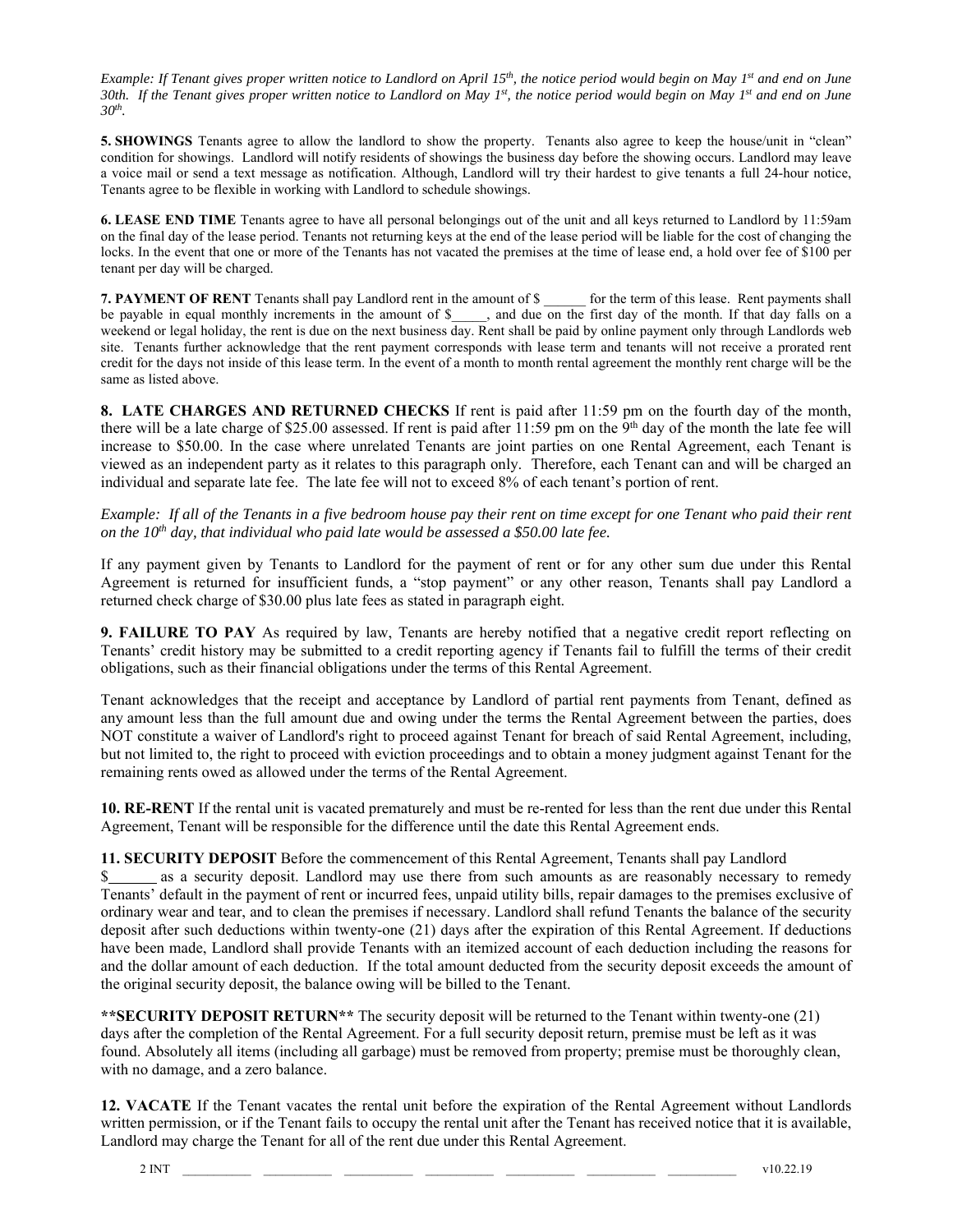**13. UTILITIES** Tenants shall pay directly for all utilities, services and charges provided to the premises, including any and all deposits required. All utilities which Tenants are responsible for must be placed in Tenants name before receiving property keys. In the event Tenants fail to make this transfer Tenants will be charged \$100.00 fee. Utilities not specifically listed below will be the responsibility of the Tenant.

| a. Tenant pays:   |  |  |
|-------------------|--|--|
| b. Landlord pays: |  |  |

**14. UTILITY CONSUMPTION** Tenants are responsible for notifying Landlord of any fixtures not properly working. Tenants further acknowledge that Landlord will not reimburse Tenants for increased consumption in utility usage due to unreported malfunctioning fixtures. For example, if Tenant fails to report a toilet that is running, Landlord will not reimburse Tenants for additional water or sewer charges. Furthermore, Landlord is not liable to reimburse Tenant for any non-used heating oil or propane.

**15. OUTAGE** Landlord shall not be liable to Tenant for the loss of heat, electricity, water or use of any facilities including parking areas, of the leased property if said loss is due to any reason beyond control of the Landlord.

**16. EXCESS GARBAGE** If a trash receptacle is provided by the Landlord it is to be used for household garbage only. Tenant agrees to reimburse Landlord for any charges for excess garbage, electronics, and or large items that require additional charges.

**17. PETS** Pets are NOT allowed at this property without the express written consent of Landlord and a screening report from PetScreening.com

In the event pets are allowed, prior to bringing a pet into the property, both parties must complete a Pet Addendum. Please note there may be breed, age and size restrictions. In addition to signing the Pet Addendum, pet rent, carpet cleaning and/or a pet deposit may be charged. If an unauthorized pet is found on the premises a violation fine as later defined in this Rental Agreement will be imposed. In addition to the fine, Landlord reserves the right to ask for the pet's removal. If the unauthorized pet is allowed to stay; in addition to the fine(s), pet rent and /or a pet deposit will be required. Temporary pet sitting at the property is not allowed and will result in a Violation Fine. Unapproved service animals are not allowed and will result in a violation fine. No animal, bird or other pet shall be brought on or kept on the premises without Landlord's prior written consent, except for the following:

a. <u>None</u>  $\mathbf{b}$ .

**18. QUIET ENJOYMENT** Tenants shall be entitled to quiet enjoyment of the premises. Tenants shall not use the premises in such a way as to violate any law or ordinance, commit waste or nuisance, or annoy, disturb, inconvenience, or interfere with the quiet enjoyment of any other or nearby resident. There shall be no criminal activity and no nuisance event letters from the police or neighbors. In the event a non-emergency police call or nuisance call is received, tenants acknowledge they are liable for any fines charged by the city. Tenants also acknowledge these calls may result in a termination of the Rental Agreement and an eviction.

**19. ASSIGNMENT AND SUBLETTING** No portion of the premises shall be sublet nor this Rental Agreement assigned without the prior written consent of the Landlord. Any attempted subletting or assignment by Tenants shall, at the election of Landlord, be an irremediable breach of this Rental Agreement and cause for immediate termination as provided here and by law. In the event a sublet or assignment is permitted by the Landlord, there will be a \$200 fee for each sublease or assignment charged to the original Tenant that requires the sublease. In addition, any person adding onto the rental agreement must be approved by all parties involved.

**20. OCCUPANTS** The names of all residents of leased premises must appear on this Rental Agreement. Landlord must be notified and approval must be obtained for persons staying for more than three (3) consecutive days or for stays which may constitute residency.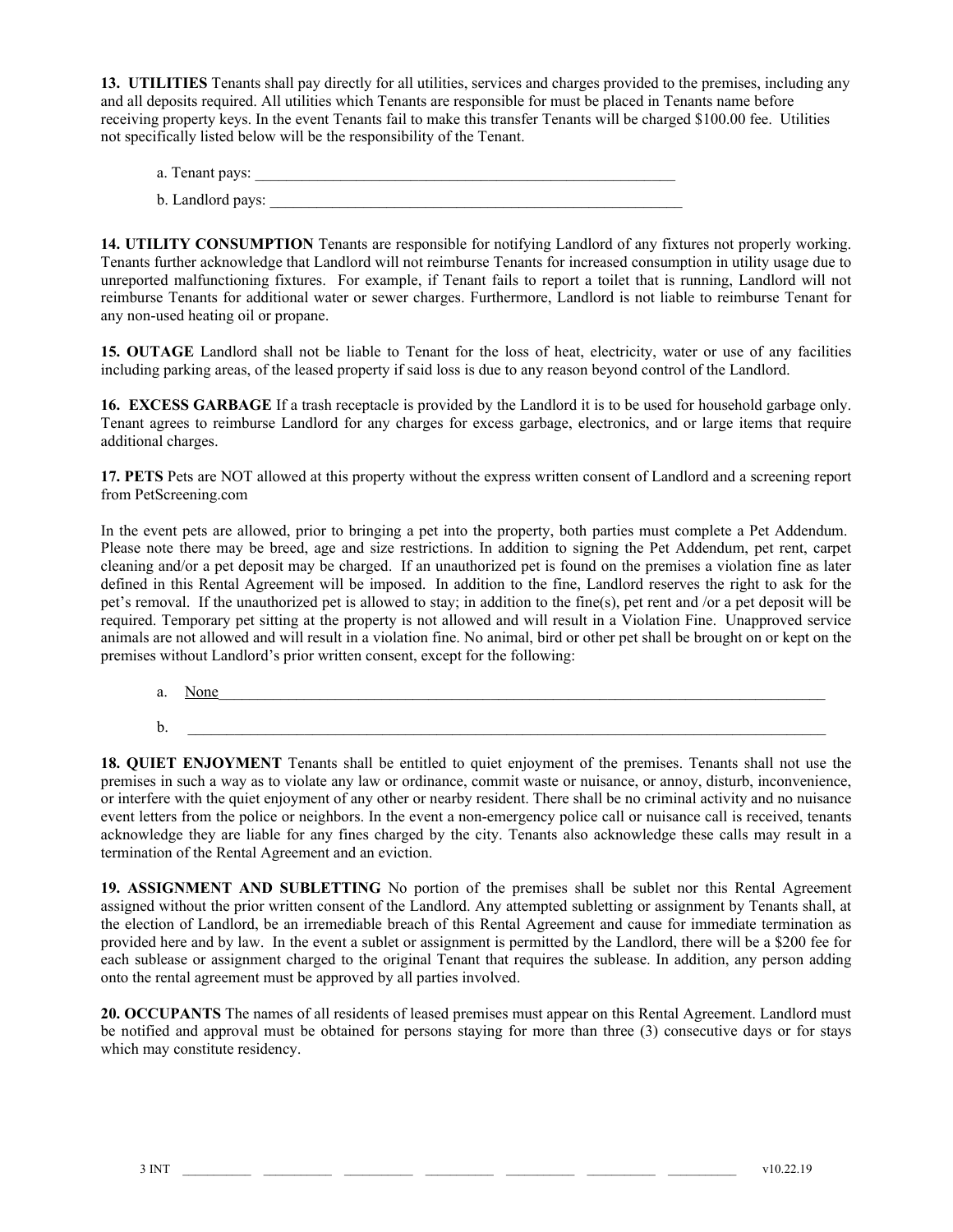**21. POSSESSION OF THE PREMISES** The failure of Tenants to take possession of the premises shall not relieve them of their obligation to pay rent. If Landlord is unable to deliver possession of the premises for any reason not within Landlord's control, Landlord shall not be liable for any damage caused thereby, nor will this Rental Agreement be void or voidable, If Landlord is unable to deliver possession within 10 calendar days after the agreed commencement date, Tenants may terminate this Rental Agreement by giving written notice to Landlord, and shall receive a refund of all rent and security deposits paid.

## **22. CONDITION OF THE PREMISES** Tenants agree to:

(i) properly use, operate and safeguard the premises and all furniture and furnishings, appliances and fixtures within the premises;

(ii) at Tenants expense, keep and maintain the leased premises and appurtenances in good, clean and sanitary condition and repair, during the term of this Rental Agreement and any renewal thereof, and upon termination of the tenancy, to surrender the premises to Landlord in the same condition as when Tenants first took occupancy, except for ordinary wear and tear;

(iii) irrigate and maintain the surrounding grounds in a clean and safe manner, keeping the grounds clear of rubbish and weeds, trimming all grass and shrubbery and removing all snow and ice from walkways and stairs as necessary to affect a safe, neat and orderly appearance to the property. If said property is a multiple unit dwelling (two or more units) all of the buildings Tenants accept the joint responsibility and liability of snow removal, lawn care, irrigation and weed and rubbish removal from the property. In the event the Landlord helps out from time to time with any of these tasks it still remains the Tenants responsibility;

(iv) notify Landlord in writing upon discovery of any damages, defects or dangerous conditions in and about the premises;

(v) reimburse Landlord for the cost of any repairs to the premises of damages caused by misuse or negligence of Tenants or their guests or invitees;

(vi) Tenants agree that the rental amount reflects consideration being given for any and all improvements, maintenance and on-going care of the property; and

(vii) general maintenance (repairs) will be done pursuant to the terms of this Rental Agreement and any governing entity laws or ordinances.

Tenants acknowledge that they have examined the entire interior and exterior of the premises, including plumbing, heating and electrical appliances, smoke detector(s), fixtures, carpets, drapes and paint, and have found them to be in good, safe and clean condition and repair, except those items listed on the move in inspection form.

*By initialing this page and signing this Rental Agreement, Tenants acknowledge receipt of a move-in inspection form and further agree to return the move-in inspection addendum within seven days of the move-in date. If for any reason the move-in inspection is not completed, or not returned within the appropriate amount of time, the Tenants assume all responsibility for all damage that Landlord documents or finds.* 

**23. REPAIRS, ALTERATIONS AND DAMAGES** Except as provided by law or as authorized by the prior written consent of Landlord, Tenants shall not make any repairs or alterations to the premises, including but not limited to, painting the walls, installing wallpaper, murals, paneling, tile, or hanging posters or pictures weighing in excess of twenty pounds.

If the premises are damaged or destroyed as to render them uninhabitable, then either Landlord or Tenants shall have the right to terminate this Rental Agreement as of the date on which such damage occurs, through written notice to the other party to be given within fifteen days of occurrence of such damage. However, if such damage should occur as the result of the conduct or negligence of Tenants or Tenants' guests or invitees, Landlord only shall have the right to termination and Tenants shall be responsible for all losses, including, but not limited to, damage and repair costs as well as loss of rental income.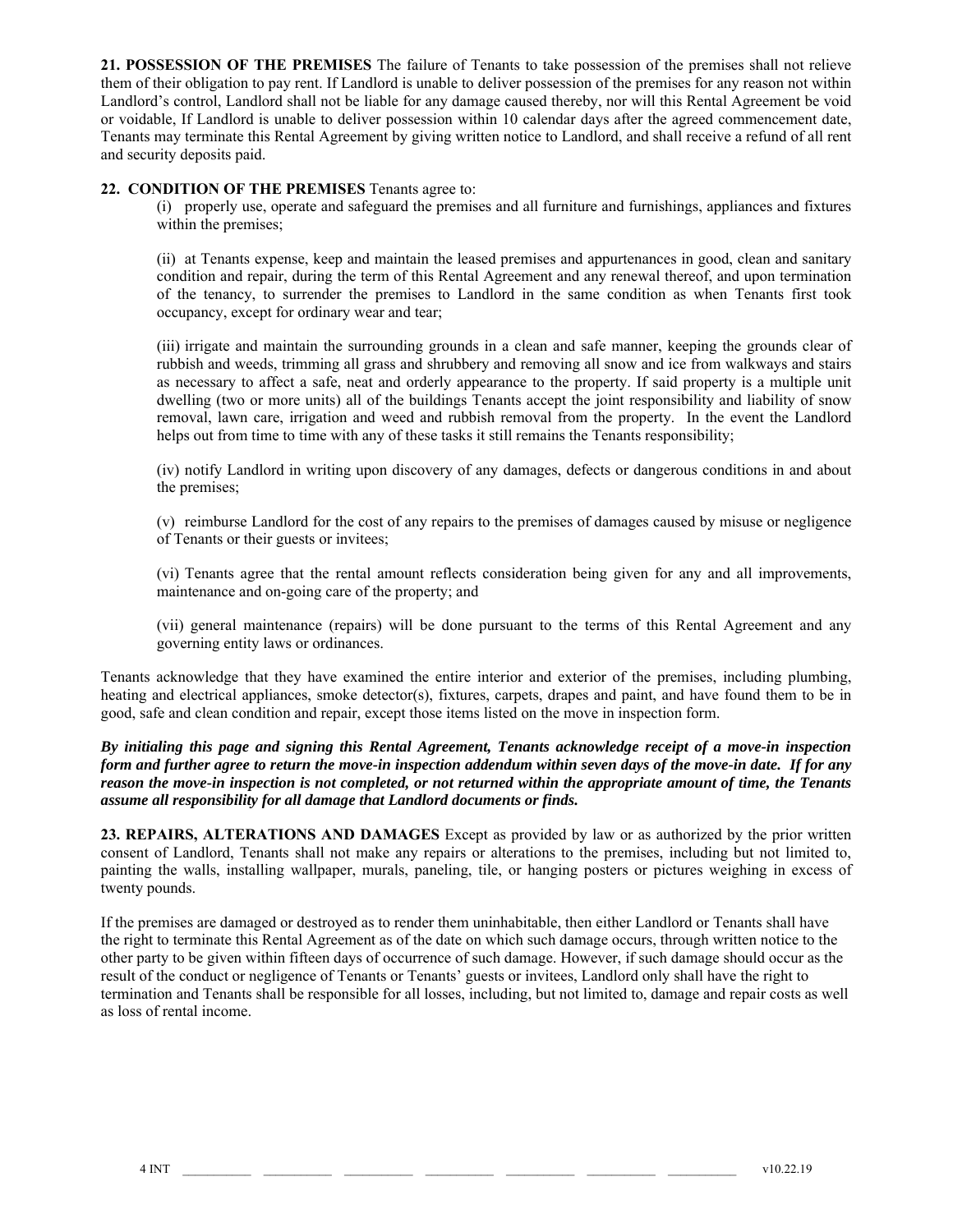**24. HOLD HARMLESS** Tenants expressly release Landlord, Landlord's agents, and all employees of Landlord from any and all liability for any damages or injury to Tenants, or any other person, or to any property, occurring on the premises unless such damage is the direct result of the negligence or unlawful act of Landlord or Landlord's agents or Landlord's employees. Tenant agrees that Landlord is not responsible for actions, injury, harm or damages caused by third parties (i.e. guests, trespassers, or other residents) not directly under the control of Landlord. Tenant further agrees to not make any claim against Landlord for loss or injury or damage sustained by or from insects, pests, fire, water, deluge, overflow, sewer back-up, or from malfunction or breakdown of appliances in the leased premises. Tenant additionally agrees to not make any claim for any loss of any articles by theft or from any other cause.

**25. INSURANCE DISCLAIMERS** Tenants assume full responsibility for all personal property placed, stored or located on or about the premises. Tenants' personal property is not insured by Landlord. Landlord recommends that Tenants obtain insurance to protect against risk of loss from harm to Tenants' personal property. Landlord shall not be responsible for any harm to Tenants' property resulting from fire, theft, burglary, strikes, riots, orders or acts of public authorities, acts of nature or any other circumstance or event beyond Landlord's control.

**26. WATER DAMAGE** Tenants are responsible for any damage caused by overflowing fixtures due to Tenants negligence or misuse.

**27. EMERGENCY ENTRY AND INSPECTION** Tenants shall make the premises available to Landlord or Landlord's agents for the purposes of making repairs or improvements, or to supply agreed services or show the premises to prospective buyers or Tenants, or in case of emergency, or for semi-annual property inspections. Except in case of emergency, Landlord shall give Tenants reasonable notice of intent to enter. For these purposes, twenty-four (24) hour verbal or written notice shall be deemed reasonable, and reasonable hours shall be defined as 9:00am to 7:00pm Monday through Sunday. In order to facilitate Landlord's right of access, Tenants shall not, without Landlord's prior written consent, add, alter or re-key any locks to the premises. At all times Landlord shall be provided with a key or keys capable of unlocking all such locks and gaining entry. Tenants further agree to notify Landlord in writing if Tenants install any burglar alarm system, including instructions on how to disarm it in case of emergency entry.

**28. EXTENDED ABSENCES AND ABANDONMENT** In the event Tenants will be away from the premises for more than four consecutive days, Tenants agree to notify Landlord in writing of the absence. During such absence, Landlord may enter the premises at times reasonably necessary to maintain the property and inspect for damages and needed repairs.

Abandonment is defined as absence of the Tenants from the premises, for at least 10 consecutive days without notice to Landlord, If the rent is outstanding and unpaid for fourteen (14) days and there is no reasonable evidence, other than the presence of the Tenants' personal property, that the Tenants are occupying the unit, Landlord may at Landlord's option terminate this Rental Agreement and regain possession in the manner prescribed by law.

**29. SMOKE DETECTOR** Tenant acknowledges that the Landlord has provided working smoke detectors and that it is the Tenant's responsibility to check it monthly and at Tenants expense, change the battery, or if hard wired, report any problems in its function. Further, Tenant acknowledges that any unauthorized person who tampers with a smoke alarm is guilty of a violation of the local governing entities uniform fire code and may be subject to a fine. The same holds true if a carbon monoxide detector is installed in the premises.

**30. SMOKING** By signing this agreement, Tenants agree that they will not smoke in the building or on any balcony/ deck attached to the building, including common areas such as hallways and laundry rooms. The property must be kept free of cigarette butts**.** 

**31. GRILLS / FIRES** Tenant agrees to comply with any and all applicable local governing rules and regulations relating to outdoor grills and fires. Specifically, tenant acknowledges that in any structure containing three or more dwelling units, no person shall kindle, maintain, or cause any fire or open flame on any balcony above ground level, or on any ground floor patio within 25 feet of a structure.

**32. KEYS/LOCKS** Tenant is not allowed to change the entry door(s) lock to their unit or bedroom. If Tenant desires additional security (e.g., a door chain) installed on the inside of their unit, they must request same from Landlord and pay for materials and labor to install it. At no time is a Tenant allowed to place any door latching hardware on their door(s) that involves screwing hardware into the door frame. If a tenant is locked-out of the property there is a \$25.00 service charge for access to the apartment or home. After hours' lockouts are charged at the maintenance staff's on-call rate.

Sets of Keys Received by Tenant $(s)$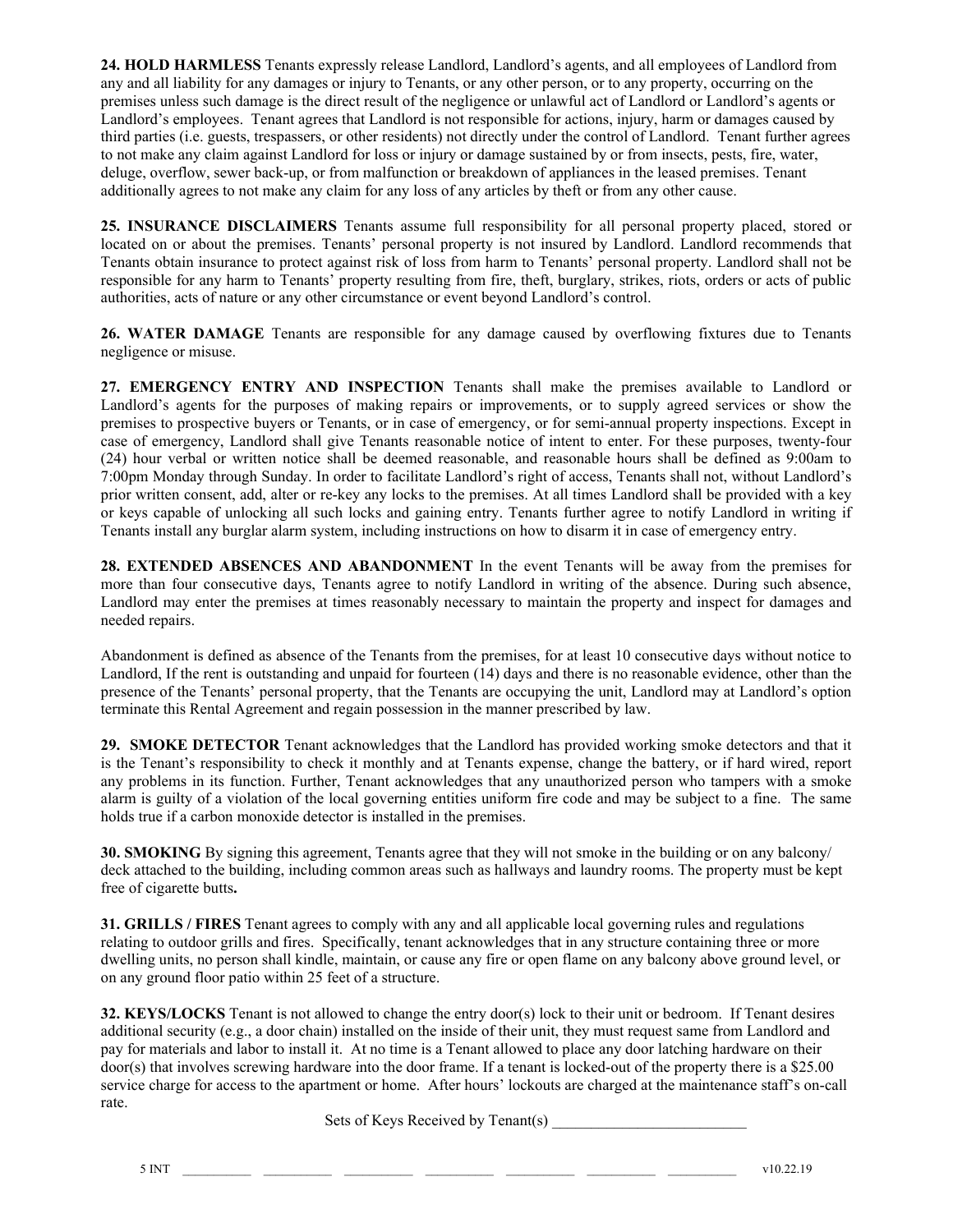**33. PARKING** Tenants agree to use only legal parking spaces and abide by any and all governing ordinances. This includes both on-street and off-street parking. Municipalities may issue a parking ticket to the tenant if they are not parking legally.

**34. ADMINSTRATIVE FEES / FINES** Tenants are liable for re-payment of any fines or fees that have been issued to a property or property owner by governing municipalities as a result of the tenant's actions or lack of actions. This includes the actions of guests, as well as tenants. These fines or administrative fees may be received by non-compliant off-street parking and police nuisance calls.

**35. LEGAL BEDROOM** Tenants agree to only use legal bedrooms as sleeping quarters. In the event that a Tenant does use a non-conforming room as a bedroom without the Landlord's knowledge, Tenant accepts full responsibility for all of the personal property within that room, and releases Landlord from any liability whatsoever for the person(s) occupying the non-conforming bedroom. Sleeping in a non-conforming bedroom is not only illegal, but is a fire hazard and very dangerous.

**36. CLEANLINESS** Tenant agrees that the condition of the leased premises shall be kept clean and orderly throughout the period of showing for re-renting. If first request to keep the leased premises presentable is disregarded, a professional cleaner will be hired and cost charged back to Tenant. Tenant will arrange activities so that leased premises are available to show during the day and early evening.

**37. ABANDONED PROPERTY** If Tenant shall abandon, surrender or vacate the leased premises during the term of the Rental Agreement, or be disposed by process of law, or otherwise, or after termination of this Rental Agreement any personal property belonging to the Tenant and left anywhere on, or within leased premises or associated property shall be deemed to be abandoned at the option of the Landlord and disposed by them.

**38. LAW** Tenant agrees that violating any law is a Rental Agreement violation and that Tenant immediately loses the right to the premises upon the issuance of a citation by policing authority. Furthermore, Tenant agrees to immediately terminate the Rental Agreement at Landlords option, and vacate the leased premises after being cited by policing authority. Tenant specifically understands that the following activities will not be allowed on the premises: fighting, either within the leased premises or on/about the grounds; making, selling, possessing, purchasing or allowing illegal drugs or their use; illegally using or possessing firearms or any other dangerous weapons; or allowing prostitution or related activities; any of the previously mentioned activities whether caused by Tenant, invited guest, or uninvited guest is a violation of this Rental Agreement.

**39. FORWARDING ADDRESS** Tenant agrees, upon vacating the leased premises, to provide Landlord with their forwarding address. Should Tenant fail to do so, Tenant agrees to absolve Landlord of all responsibility to meet the local governing bodies' time lines for the return of deposits and the provision of an annual certificate of rent paid (CRP), if applicable.

**40. LATE RENT EVICTION** Landlord reserves the right to initiate an eviction at any time the rent is past due. Rent is DUE on the FIRST day of the month and PAST DUE on the SECOND day of the month.

**41. LEAD BASED PAINT DISCLOSURE** By initialing, Tenant acknowledges receipt of disclosure of information on lead-based paint and lead-based paint hazards. Landlord has no reports or knowledge of lead-based paint on the premises. Tenants initial here:

INT: \_\_\_\_\_\_\_\_\_\_\_ \_\_\_\_\_\_\_\_\_\_\_ \_\_\_\_\_\_\_\_\_\_\_ \_\_\_\_\_\_\_\_\_\_\_ \_\_\_\_\_\_\_\_\_\_\_ \_\_\_\_\_\_\_\_\_\_\_ \_\_\_\_\_\_\_\_\_\_\_

**42. LIQUID-FILLED FURNITURE** Tenant shall not use or have any liquid-filled furniture on the premises without Landlord's prior written consent; including but not limited to aquariums larger than ten gallons and water beds of any size.

**43. TRUST ACCOUNT WAIVER** All monies collected by Landlord from any Tenant or Tenant representative will NOT be held in a trust account. They will be held in an account as selected by the Landlord. Monies collected would normally include, but are not limited to: security deposit, rent, application fees, late fees, NSF fees, damage fees and/or any banking fees. Moreover, you are agreeing that your security deposit will not be held in a Minnesota Department of Commerce chapter 82 approved trust account.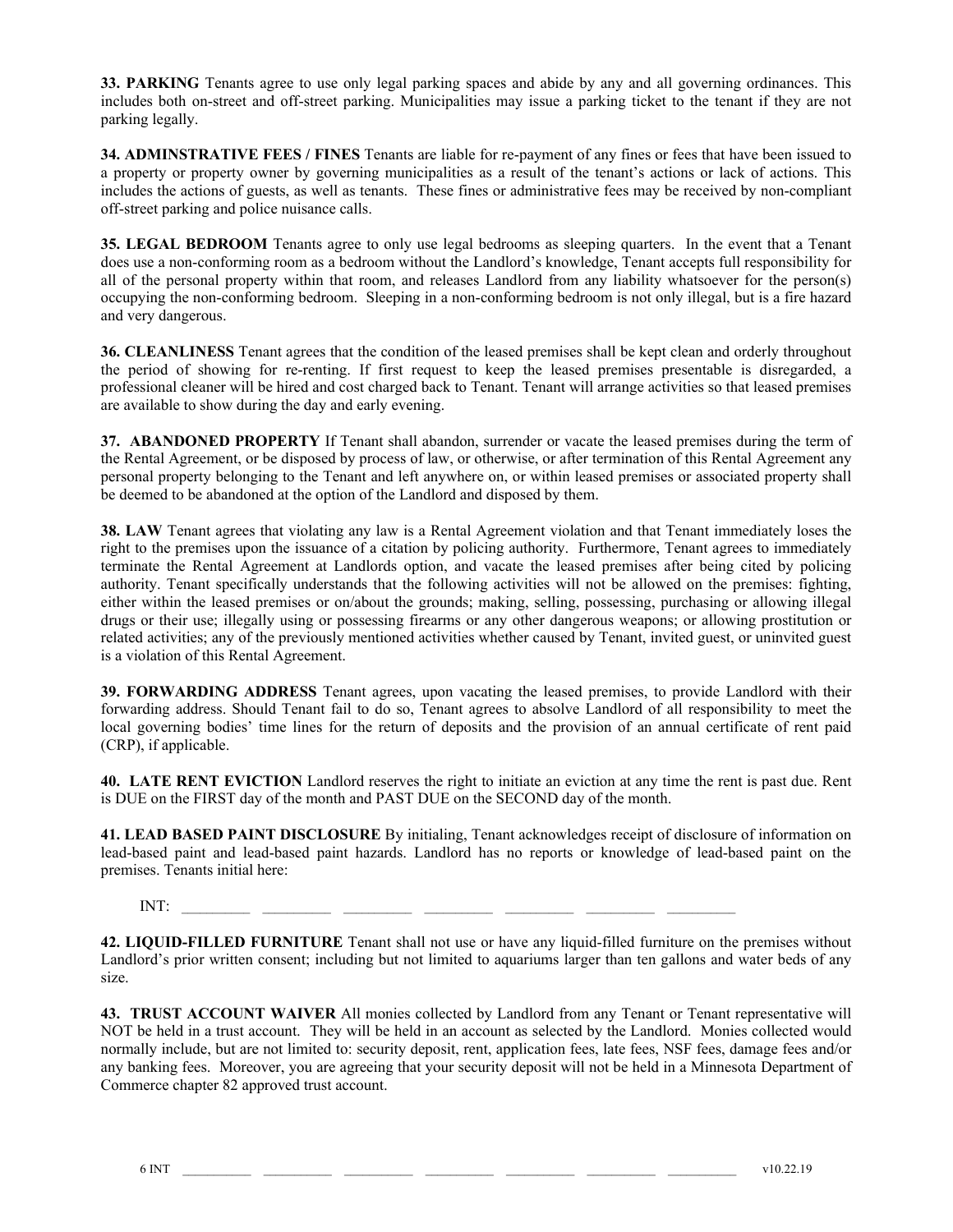**44. VOIDABLE CLAUSE** If any of the included clauses/paragraphs is found to be void or voidable because of local governing laws, only the specific clause/paragraph is void. The Rental Agreement as a whole is not considered void or voidable and every other clause and paragraph is still fully intact and enforceable. It is not the Landlords intention to supersede any local governing laws.

**45. ATTORNEYS/COLLECTION FEES** In the event of any litigation arising from or related to this Rental Agreement, or the services provided under this Rental Agreement, Landlord, should it prevail, shall be entitled to recover from Tenant all reasonable costs incurred including, but not limited to, staff time, court costs, attorney's fees and all other related expenses incurred in such litigation. Landlord reserves the right to send outstanding balances to a collection agency. If monies received from collection agency are charged a collection fee Tenant will be responsible for fees.

**46. RENTAL AGREEMENT VIOLATION:** Tenants agree to comply with all portions of this Rental Agreement. Failure to comply with any section of the Rental Agreement is a Rental Agreement Violation. If a Rental Agreement Violation occurs from any of the following topics on this Rental Agreement: noise complaints, unauthorized residents, unauthorized pets, disabling smoke or CO detectors, smoking in home, non-compliance with parking regulations; landlord will charge and tenant agrees to pay a Violation Fine. A first infraction will result in a fine of \$100, additional offenses will result in a \$200 fine. Landlord reserves the right to end tenancy immediately with written notice to tenant upon any rental agreement violation.

**47. RESIDENT CONTACT INFORMATION:** Residents agree to update Landlord within 24hours of obtaining a new phone number or email address. Landlord cannot be held responsible for notifications not received due to inaccurate contact information for resident.

**48. PEST INFESTATION:** Tenant agrees to report any non-routine pests including fleas, bedbugs, cockroaches to management within 7 days of move-in. If no report is made, it will be assumed that the Premises was delivered pest free. If pests are discovered during the lease term it will be presumed that the pests were introduced by the tenant unless proven otherwise. Tenant agrees to report pest issues to management as soon as it is known or identified to or by the Tenant. Management reserves the right to treat the premises for pests and charge tenant for treatment.

Tenant agrees to work with management to perform any necessary treatment. In the event that a non-routine pest infestation is treated and tenant does not comply with all directions for remediation, including but not limited to: furniture removal, clothes cleaning/storage or other items deemed reasonably necessary by the extermination company resident will be held liable for all costs of the treatment.

**49. ENTIRE AGREEMENT** This document constitutes the entire Rental Agreement between the Tenants and Landlord. This Rental Agreement cannot be modified except in writing and must be signed by all parties. Neither Landlord nor Tenants have made any promises or representations, other than those set forth in this Rental Agreement and those implied by law. The failure of Tenants or their guests or invitees to comply with any term of this Rental Agreement is grounds for termination of the tenancy, with appropriate notice to Tenants and procedures as required by law. NO ORAL AGREEMENTS HAVE BEEN MADE.

**50. BREECH OF CONTRACT** If Tenants fail to comply with any portion of this Rental Agreement, Tenants immediately forfeit entire security deposit, and Landlords do possess the right to terminate this Rental Agreement immediately.

 $\mathcal{L}_\mathcal{L} = \{ \mathcal{L}_\mathcal{L} = \{ \mathcal{L}_\mathcal{L} = \{ \mathcal{L}_\mathcal{L} = \{ \mathcal{L}_\mathcal{L} = \{ \mathcal{L}_\mathcal{L} = \{ \mathcal{L}_\mathcal{L} = \{ \mathcal{L}_\mathcal{L} = \{ \mathcal{L}_\mathcal{L} = \{ \mathcal{L}_\mathcal{L} = \{ \mathcal{L}_\mathcal{L} = \{ \mathcal{L}_\mathcal{L} = \{ \mathcal{L}_\mathcal{L} = \{ \mathcal{L}_\mathcal{L} = \{ \mathcal{L}_\mathcal{$ 

**51. ADDITIONAL PROVISIONS** (Specify "NONE" if there are no additional provisions)